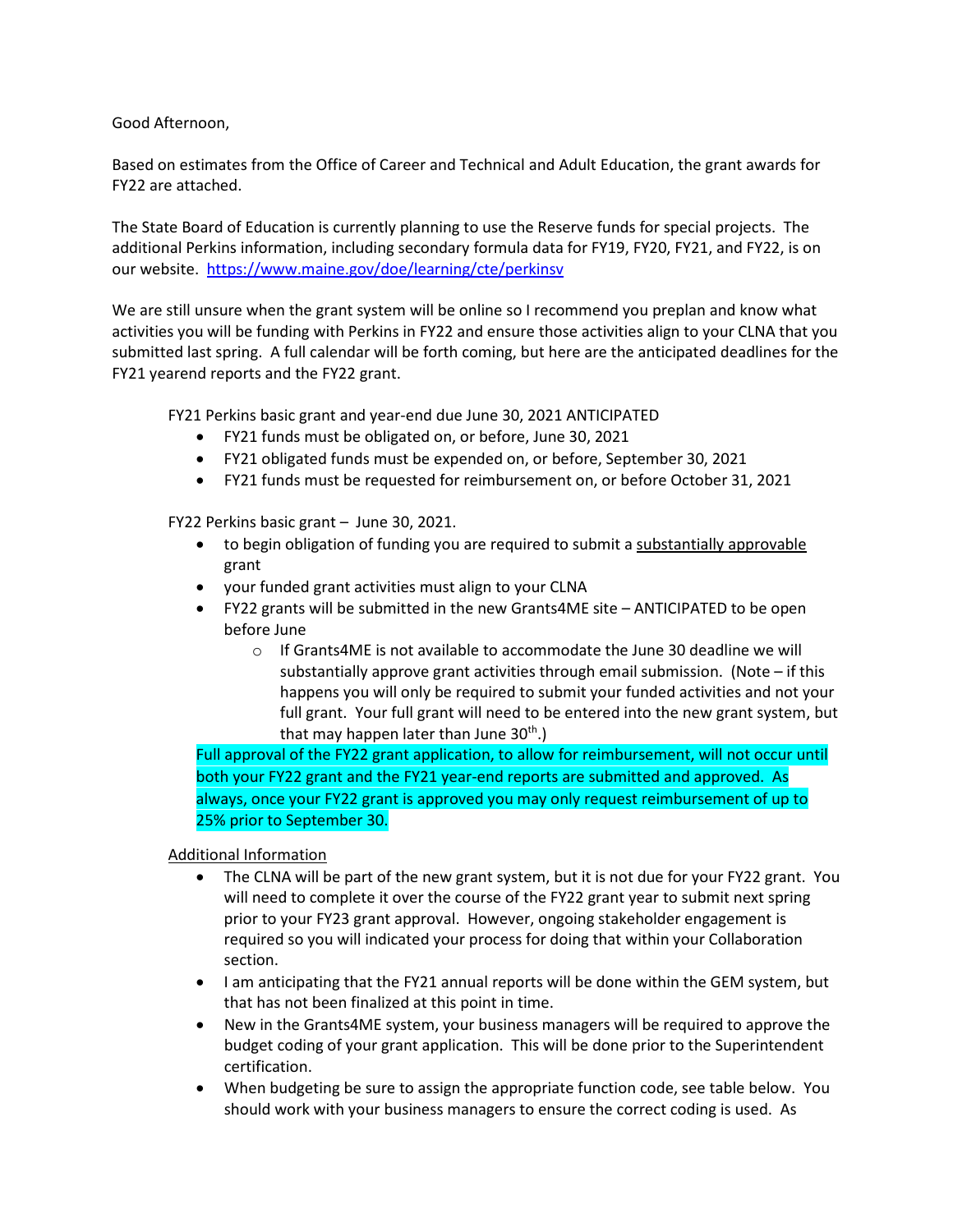noted above, the business manager will need to sign off on your application budget before it is submitted.

- Starting in FY22 Equipment 7300 will only be used for items valuing \$5,000 and above. These are the items that will be required to be tagged. Equipment items less than that amount will not require a tag, but will need to be tracked in an inventory system as a Perkins expenditure and will need to be used in the program for which they were purchased. Perkins monitoring will continue to look at both equipment and minor equipment purchases.
- It is important that you use the chart below to determine if an item is equipment or supplies. Supplies still need to be tracked to program and used for the approved activities, but does not have to be tracked as thoroughly as equipment and minor equipment.

For CTE 6150 is a special supply code for minor equipment. This is for walkable items of value that will last more than a year and must be tracked, but do not meet the \$5,000 threshold. (laptops, cameras, electric or battery hand tools, etc.)



## CRITERIA FOR DISTINGUISHING SUPPLY ITEMS FROM EQUIPMENT ITEMS At first "no", item is determined to be a supply, not equipment

## **EQUIPMENT\*\***

\*\* An equipment item is any instrument, machine, apparatus or set of articles that meets all of the following criteria:

1) It retains its original shape, appearance and character with use.

2) It does not lose its identity through fabrication or incorporation into a different or more complex unit or substance.

3) It is nonexpendable; that is, if the item is damaged or some of its parts are lost or worn out, it is more feasible to repair the item than to replace it with an entirely new unit.

4) Under normal conditions of use, including reasonable care and maintenance, it can be expected to serve its principal purpose for at least one year.